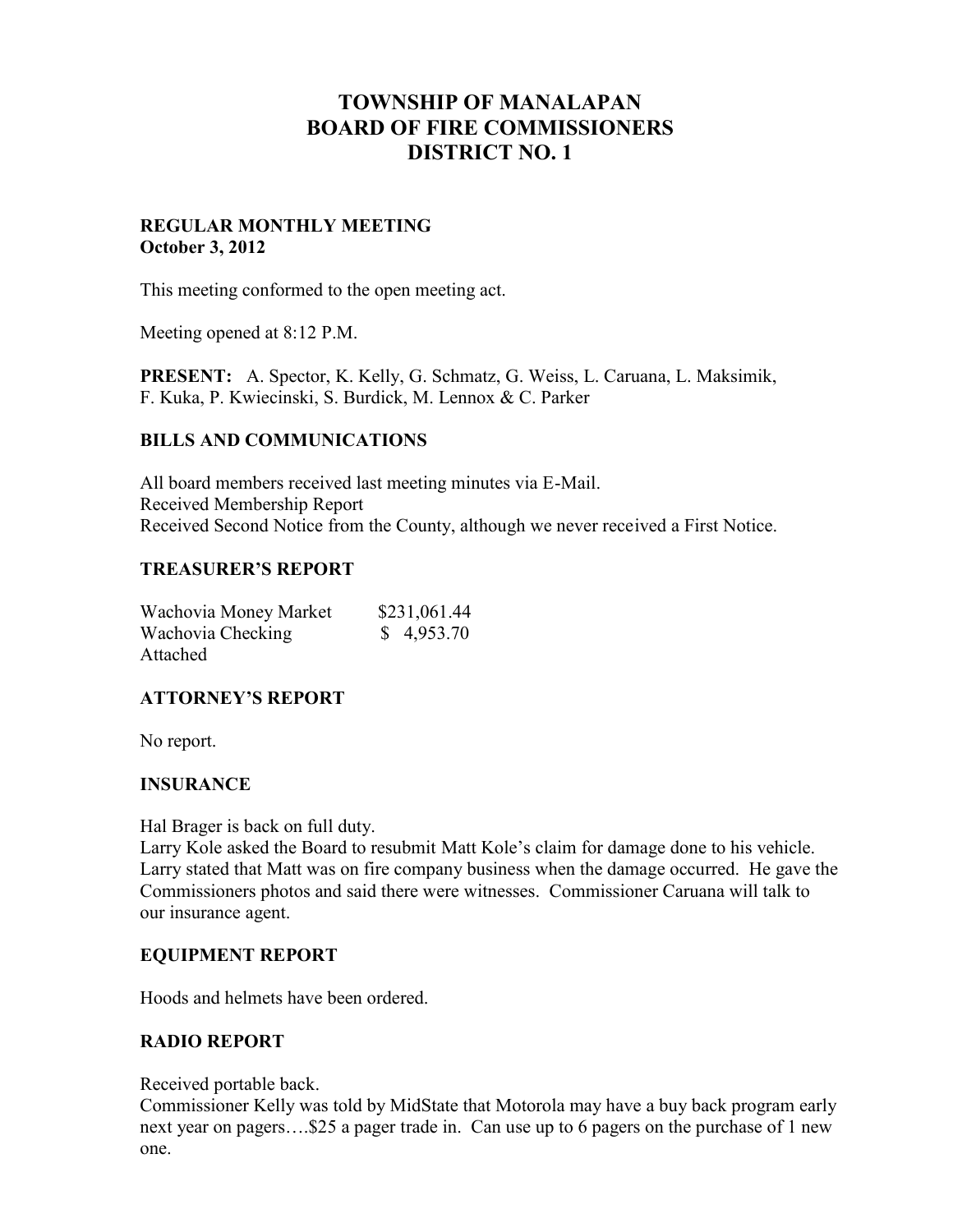## **CHIEF'S REPORT**

Chief Maksimik reported that Paul inventoried the gear taken out of service and put it away.

## **TRUCK REPORT**

 $26-1-90$  – is out of service Chief Maksimik's truck – waiting for a manager to review the case and make a determination regarding the engine malfunction. Commissioner Spector spoke with Underwriters regarding ground ladder testing.

## **ASSOCIATION REPORT**

Mike Lennox reported that the ice machine will need to be disconnected and the room cleared out in order to have the floors done in the new building.

#### **TRUSTEES' REPORT**

No report.

## **OLD BUSINESS**

See attached.

#### **NEW BUSINESS**

Commissioner Kelly made a motion to pay all vouchers; this was seconded by Commissioner Schmatz. All voted aye.

Commissioner Kelly made a motion not to exceed \$1,000 to purchase a radio for the new pickup truck; this was seconded by Commissioner Spector. All voted aye.

Commissioner Kelly made a motion not to exceed \$5,000 to have CME & Associates do the engineering work and prepare the bid specs for the parking lot at the Main House; this was seconded by Commissioner Spector. All voted aye.

Commissioner Kelly made a motion not to exceed \$7,000 to purchase 10 Minitor V pagers; this was seconded by Commissioner Caruana. All voted aye.

Commissioner Kelly made a motion not to exceed \$13,000 to purchase 5 complete sets of gear for Roth, Matt Kole, Pansky, Gerahty and Pinto; this was seconded by Commissioner Weiss. All voted aye.

Commissioner Kelly made a motion not to exceed \$1,500 to purchase 5 pass alarms; this was seconded by Commissioner Caruana. All voted aye.

Commissioner Schmatz made a motion not to exceed \$240 to purchase 6 neon strobes; this was seconded by Commissioner Kelly. All voted aye.